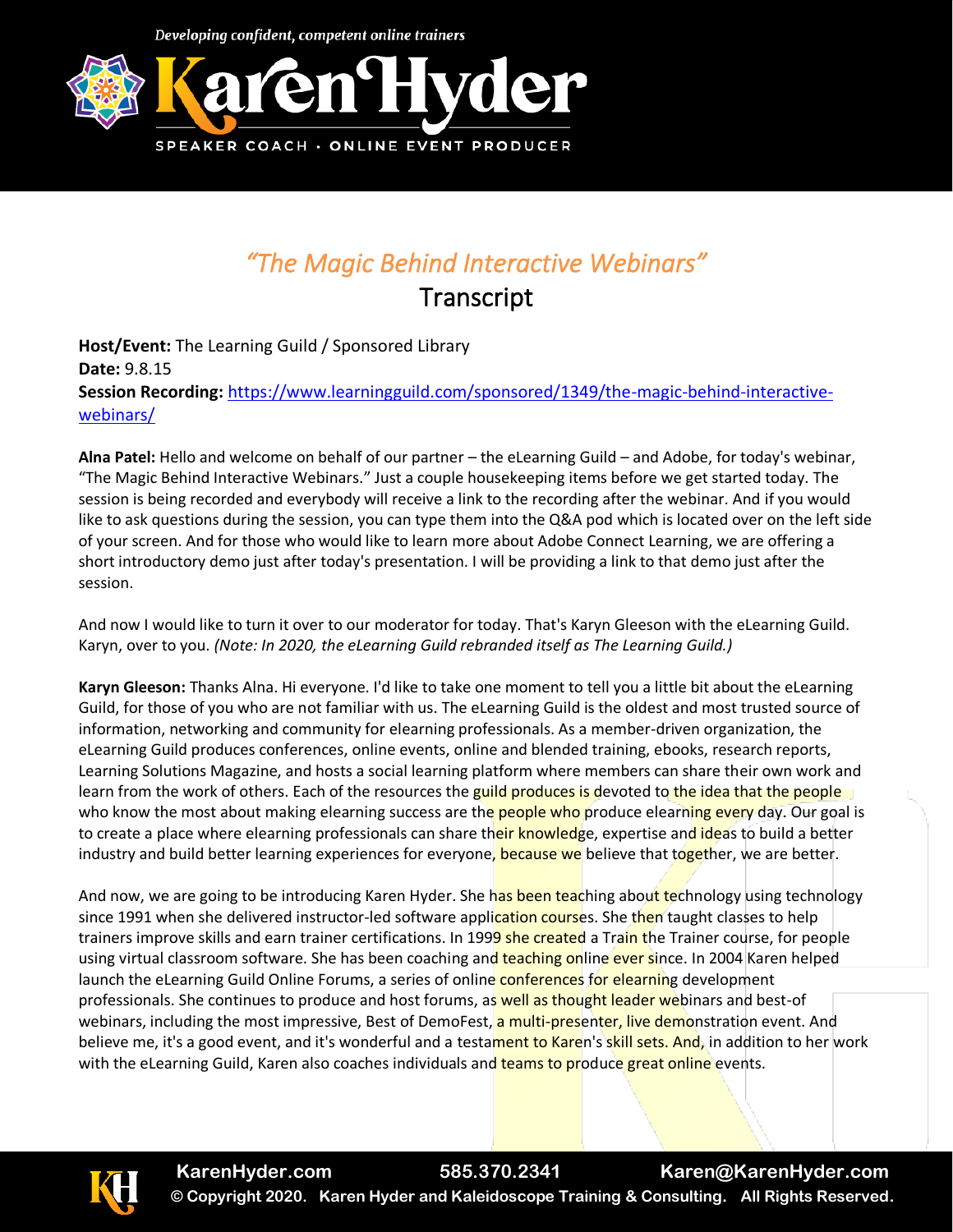And now, Karen, I will turn things over to you.

**Karen:** Well, thanks Karyn, so much. It's great to be with you on this event. And as many of you know, Karyn Gleeson and I both promote and support online sessions for the eLearning Guild. So, she is one of my team members and a valued resource in all of our online events. And it sounds like I've been really busy based on that bio. It doesn't seem like I've been so busy, because, of course, everything I do is just magical, right? I just wave a wand and everything just works. I really hate to debunk that or to take the wind out of your sails. Or even let you believe that I'm not magical, because sometimes I do feel like I'm performing magic tricks. But in today's session we're going to be talking about some of the behind-the-scenes things that really aren't magic, that are really down-and-dirty preparation and making checklists and checking them off.

So, I'd like to start off our session by talking a little bit about the software that we're using today. And, of course we're using Adobe Connect, and at certain points I'll be showing the chat pod on the screen. You saw that as we were opening our session. And yes, Tracy Parish noticed that we all talk about the weather in our online events. And that's usually true. So, when you use the chat pod, you're going to be typing and then clicking on the send button or pressing enter. Sometimes I'll ask you to change your status so that you can give me some feedback.

And if you're hearing me OK right now and you're ready to proceed with our session, please change your status to green checkmark. If you're not hearing me OK – of course you're not hearing me, so you don't know what to do at this point. If you would like to show that green checkmark so that I know that you're ready to move on, that helps me see who's in our audience and that we're ready to proceed.

Great, so thanks so much everybody for joining and giving that feedback. If you would like to use a little bit more of a complicated instructional tool, you can use this Private Chat function. And I'm just going to show the chat pod over here on the right side of the screen. So, if you're curious about that chat function you can look in the top right corner of that Welcome Chat Pod, drop down that list and choose Start Chat With and you can start a chat with me or with all the hosts on this session, or with any other participant in this session. So, it's an easy way to open up a Private Chat opportunity, and certainly a great way if you're dealing with troubleshooting the middle of the session. It allows people to have that troubleshooting conversation without distracting from the actual event. And Karyn Gleeson, if you could do me a favor and double check with the participants in chat that they are indeed hearing audio. So, if you're not hearing audio, I hope you'll show red X.

And hey Jason from Rochester, NY. I'm just down the road from you here in Macedon.

OK, so I'm going to keep things moving along, because I have so many things I want to tell you, and I realize that about 55 minutes is not going to be enough to tell you all the things that I want to say. So, I do want to open it up that if you would like to communicate with me after this session, I'll post my email address and I'm happy to talk to you about this all day. I will talk about this all day if somebody doesn't show me a timer and tell me to stop.

So, here are the objectives I intend to cover during our very short session. So I'm going to give a smorgasbord look of a bunch of different things that we can do here in Adobe Connect. And if you would please respond to the poll that you're seeing on the screen right now. It is a multiple response style poll. You can notice that based on the checkboxes that you see off to the left of each of the responses available here, you do not need to click on Submit or OK or Send or anything like that. Just your vote will begin to tally on the right side of the screen. And of course because I have turned on the Broadcast Results function, you're seeing each other's results coming in.

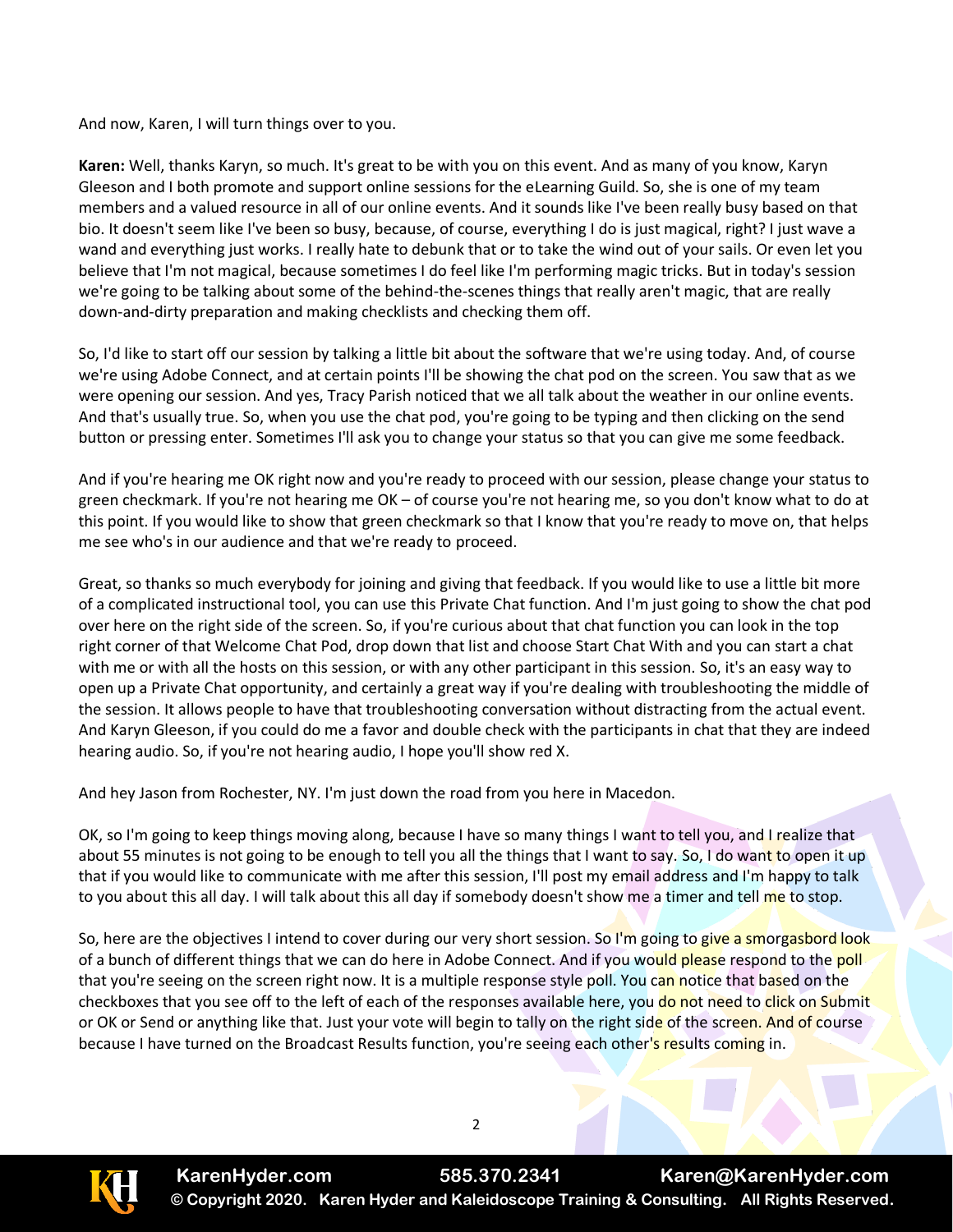So you're seeing the tallies creep up or grow on the right side of the screen. If I were to turn of the function called Broadcast Results, you stop seeing the total number of votes coming in. But rest assured, your vote is still being tabulated, and when I broadcast those results again, you can see those answers coming in. So, thanks everybody, for giving me some feedback on the objectives for today's session.

This is one of my little tricks, one of my behind-the-scenes kind of tricks, to get you to read the objectives yourself and also to weigh the objectives and let me know which things are most important to this audience. So this little sneaky trick that I like to use with objectives saves me from having to read them aloud, which really nobody wants to hear the presenter read things aloud, do you?

So, I'm going to go based on this information. And I'll get rid of this pod by using the Hide function. I'm using the function called Hide, H-I-D-E. It's not End. It's not Stop. It's not Go Away. It's called Hide. So, we're going to talk more about the details of using a poll in just a minute. But I want to find out from you if you are truly willing to participate in today's session. So, I'm going to show a poll here, and this one is asking you to tell me the truth about your level of commitment and interest in this webinar. And, honestly, I'm going to talk about the same things for the hour, whether or not you're tuned in or tuned out, so go ahead and tell me the truth.

But I find that asking this question is helpful to make sure that those of you who see a webinar as something as passive, notice that my webinar is intended to be active. So right away I want to find out who's with me and who isn't with me. And if you're not with me, that's OK. I won't bully you or drag you into the conversation. I'll just let you participate as you choose. So, we can see the poll results coming in here. And great, I have more positives than maybes and very few on the "I'm not really paying attention" side of things. So, I'm going to hide this poll and remove it from the view so that we can continue on with our slides.

And as you see, when I bring these polls in, they're kind of hovering over the top of the slides that I'm showing. So, in the background, behind the scenes, I'm showing you a PowerPoint file that just has a pod that is layered over the top of it. So, nothing magical here, just a matter of a poll on top of a Share Pod with a PowerPoint loaded into it.

As you heard from the introduction from Karyn Gleeson – thank you very much, Karyn – I've been busy these last 15 or so years working in webinar software, all day, every day. So, I used to be a classroom trainer and I still do love to meet people in a face-to-face format, but I love doing webinars, because I don't have to get on a plane to do it. I don't have to commute in the cold weather.

And also I find that it really is nice to be able to engage 150+ people all at one time. Something that doesn't require us to hire out a conference facility to do it. So I do have a rich background in training. I've been involved in webinars for a long time. And I've been using Adobe Connect for these long years and really enjoy using this product. I've used some other ones too, but this one is my go-to for all the cool features and all the magic that we like to perform behind the scenes.

But before we get too deep into content, I'd like to find out, kind of a silly question maybe, about your life, before you had a career. When you were a little kid, what did you want to be? What did you think you might be when you grow up? And if you became that, fantastic. If you became something different, please type in the other Chat Pod – thanks, Martin. Who wanted to be in elearning? Or who has become an elearning developer? And in this case, I'm hoping that you'll type in the Chat Pods, not in the question panel on the left side of the screen, but in the Chat Pods that are kind of in the middle.

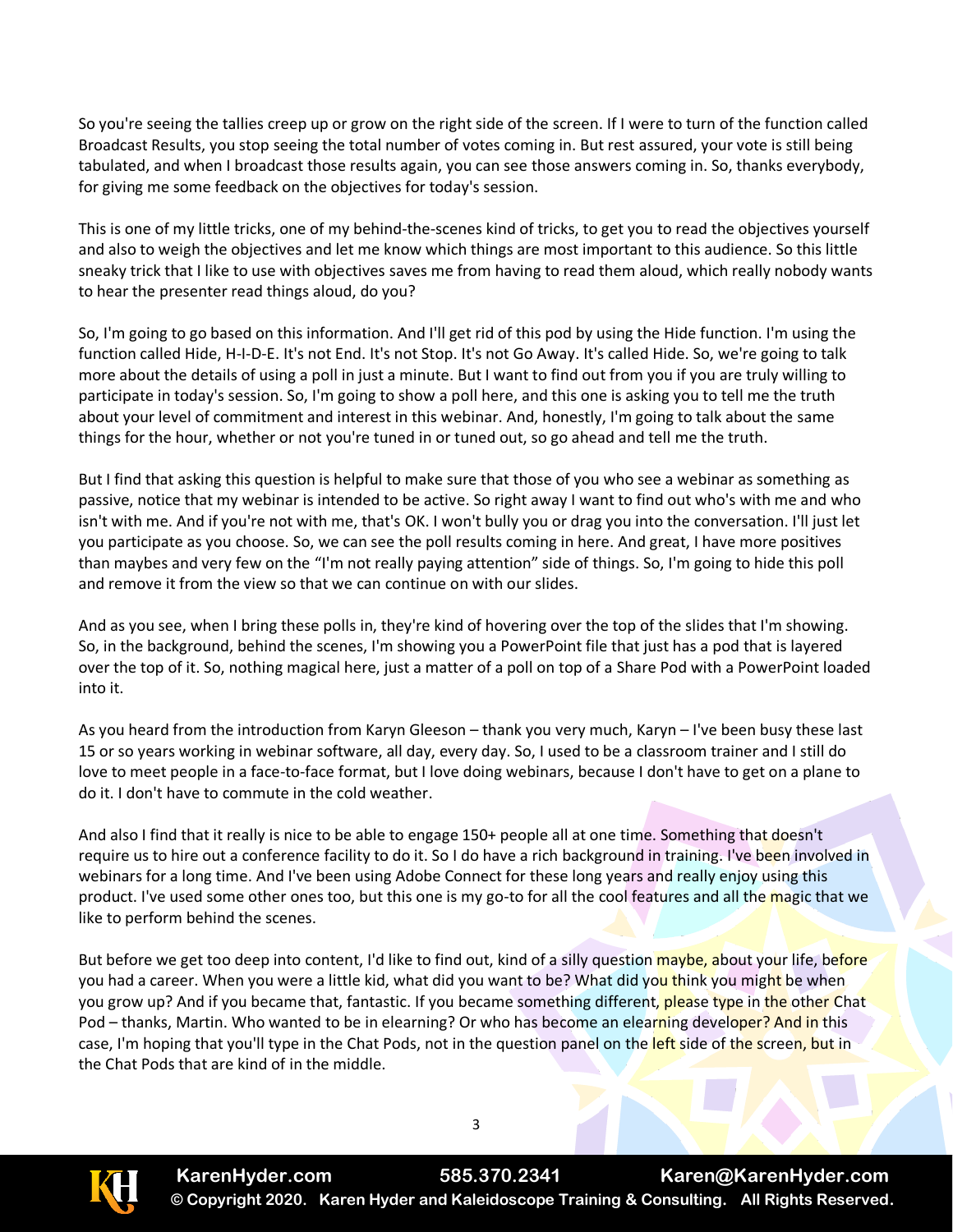And we can see each others' answers coming in here. So, pro basketball player, horse trainer, filmmaker, farmer, fashion designer, ambassador. Wow, great. Seriously, an architect, flight attendant, biker, OK. Good. And look at all the roles that we've become. Maybe some roles that didn't exist. Certainly, when I was a kid the role of virtualonline presenter or virtual-online producer wasn't a thing. One of the things I get to do in my current life as an elearning Guild person and as a trainer and a webinar producer, is I get to meet cool people like Neil DeGrasse Tyson. So, as we had this conversation with Neil, about what he wanted to be, we were talking about our wants.

And Chris Benz said he wanted to be an actuary. I don't think he was a little kid when he said it. I don't think a little kid would know what that is. But I wanted to be a nurse or a geologist. Fairly random. And Neil DeGrasse Tyson, the astrophysicist, believe it or not, said at age 9 that he wanted to be an astrophysicist. He actually wrote it in on a little card as a kid. And he shared that with us at our DevLearn conference last year.

But what does this have to do with you? It has to do with the fact that I'm not a magician. I never wanted to be a magician. I don't see myself as a magician. I see myself as an online-event producer. But oddly, people keep introducing me as a magician. A client recently said to me, and reassured one of her staffers, "Oh, don't worry about Karen, she'll just work her magic and everything will be great." Oftentimes people will say, "Oh, we have a guru on our session. Our producer can just make everything magically work."

Well, I have to be honest with you, it's almost never magic. The biggest magic I'm experiencing here is the little green light in the upper right corner of my screen that tells me my connection is solid and good and I'm feeling pretty magical about that right now. But, of course, I don't have much control over that. That's all Time Warner Cable who is taking care of that for me. In fact, there have been times when my situation has been far from magical.

What you're seeing on this screen is the last event I did with Alna from my mother's walk-in closet, because I was visiting my mother and, lo and behold, there was a jackhammer operator working right outside the window. So, I had to hide someplace quiet and it was definitely not magical in that closet. But I did what needed to be done to get the job done.

And there really is a lot to manage when you think about an online event, as you think about the content that you might be showing to an audience. Not only might you be showing your screen, so your shared application, maybe a demonstration, or like what I'm doing here, showing you my PowerPoint slides. I might also be showing you polls and Chat Pods. I might also ask you to download files or I might push open a browser window so that you might see a new website. So there's a lot going on on the screen, and I don't want you to dismiss this as something easy or magical. It takes preparation and planning.

And if I could just tie this loop back to an organization I used to work for in the early '90s, in the days when we were teaching people to click and double-click for the first time, their ad in the magazine or in the local newspaper actually said this phrase, that "PCs aren't magical. They're logical." And that is so true, and we have to remember that when we're working online, because even though you might think that the Wizard of Oz has something going on there behind the scenes, it's really just a guy behind the curtain.

So I want to reveal a little bit of the behind-the-curtain here today so that you have a better understanding of what it's going to take for you to produce successful online and interactive webinars. And that means not to shy away from the scary stuff. That means to go ahead and use the features and the software that are going to make it available or make it useful for participants.

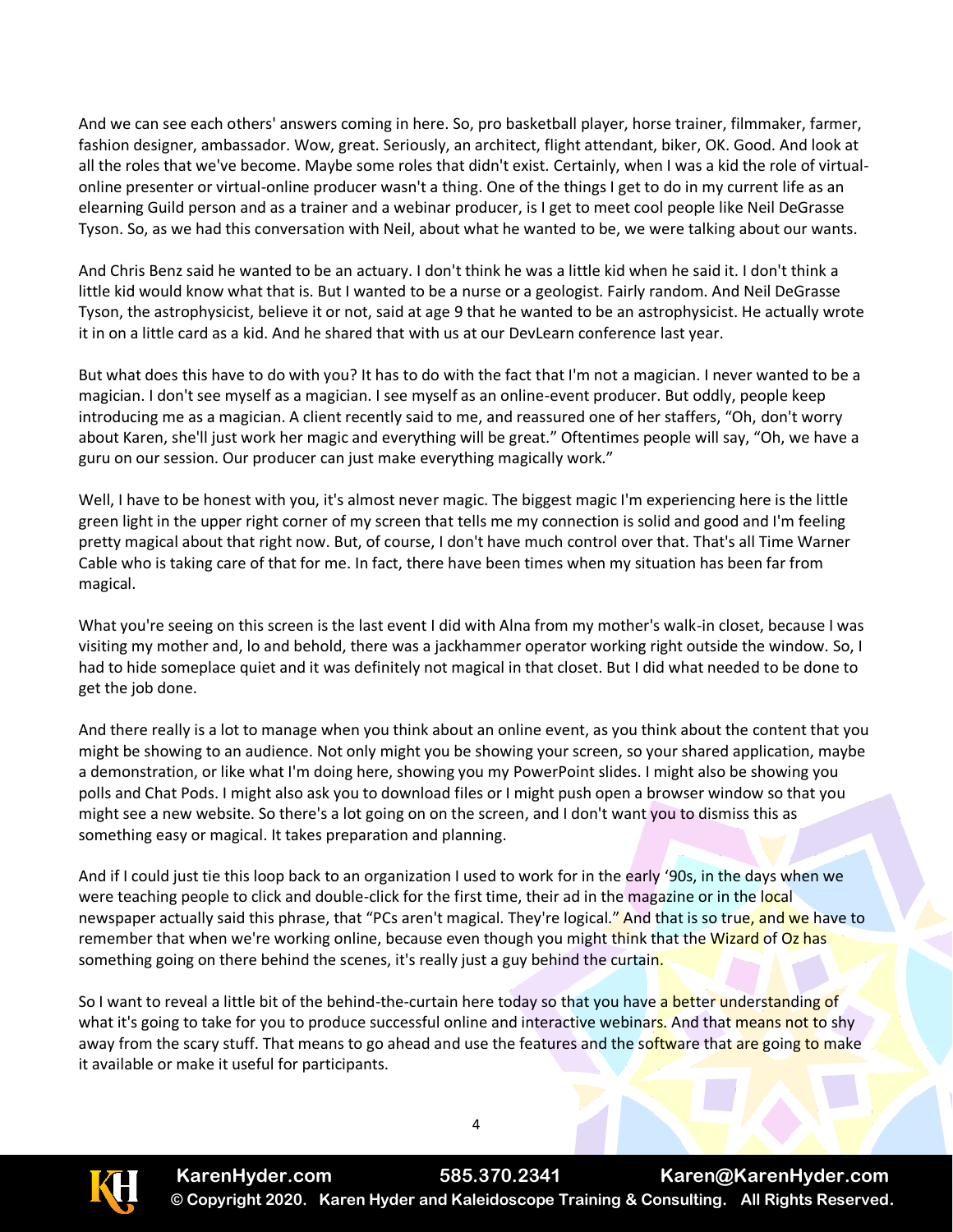So what I'd like to do here is I'm going to show you a pod and I'm bringing up a pod on the screen right now that will allow you to download a file and take it with you. Actually there are two files available in this pod and you can download both at the same time if you choose. So, I'm moving this pod into view. I opened it from the menu and now I'm sizing it over here in the Questions area, covering up your Questions Panel. Sorry, I'll only do that temporarily. And what you can do from here is download all the files by just clicking on the Download Files button at the bottom. Then you'll see a new browser window open and you'll have an option to download again. And you'll have to click that right there.

OK, so I'll give you a chance to do that. But what I'm sharing with you at this point is not only my PDFs of the PowerPoints from today's presentation. But also a worksheet that we like to use at the elearning Guild. And I use it for other clients as well. Where we keep track of all of these little, weird, disparate pieces of information that we have. So, we often have issues around like, what kind of a connection is the person going to be on? Or are they using voice-over-IP or telephony audio? Do they have videos? I just ran a webinar last week that I did not find out until the day of the session that the presenter wanted to show an mp4 file. The mp4 file was already embedded into the PowerPoint. So I needed to scramble at the last minute to make sure that mp4 file was ready to be displayed and I'll talk to you more about that in just a minute.

But this [Checklist for Successful Virtual Online Sessions](file:///C:/CC%20from%20HP/Ericson%20Bus%20Comm/Clients%20Current/Kaleidoscope/Transcripts/Hyder%20Checklist%20for%20Successful%20Virtual%20Online%20Sessions.xlsx) is one of the many tools that I like to use to keep track of the details of an event. And I encourage you to take this, use it, adapt it, share it, make good use of it, because keeping track of the details is the magic.

So, what just happened here? It wasn't so magical. I showed you a Files Pod. You downloaded it. Not magic, right? It was just a matter of me creating the Files Pod ahead of time. I uploaded the Excel file into it. I actually changed the title bar because I find sometimes downloading is not very obvious to people, how to do it or they certainly don't expect that browser window to open separately. And then I also added a note for myself and for Karyn Gleeson in the Presenter Notes pod. And I don't want to make a secret of what the Presenter Notes pod is. It's really just my list of all of things that are going to happen during this session. But what you're not seeing is that this little pod lives over here on the right side of my screen in an area called the Presenter Only area. And as the name implies, only presenters see the Presenter Only area. So I can keep a little checklist for myself over there.

And if something catastrophic happens to me, I might say to Karyn Gleeson, "Hey, Karyn, can you follow my notes there? And do the next thing that needs to be done? Because my machine is locked up or my mouse just failed." So I often have some kind of a backup plan for when things might go haywire in the middle of my session.

But when it came time to show you the download file, all I needed to do was show it, facilitate how you should use it, and then hide it. Which I'll do right now. So, again, I'm using the Pod Options menu in the top right corner. And you're not seeing it on your screen but you can see in the top right portion where my green arrow is pointing, this is the Pod Options menu. And when I use that and choose Hide I can get rid of the Files Sharing Pod that you saw on the left side of the screen. Now that Files Pod is like an FTP transfer point. I can upload things. You can download things. If I've already uploaded a video or PowerPoint into a Share Pod, like the pod that you're seeing right here on the screen, I can pull the content of this into that Files Sharing Pod, so I could allow you to download that file as well.

So why do it? What's the point of having files be transferred in the middle of a session? I'm going to ask you to tell me what you think, why we do that. So go ahead and use the Chat Pod on the left side of the screen here. And let me know what situation that you would be in that you would need to transfer files. So go ahead and type in chat.



**KarenHyder.com 585.370.2341 Karen@KarenHyder.com © Copyright 2020. Karen Hyder and Kaleidoscope Training & Consulting. All Rights Reserved.**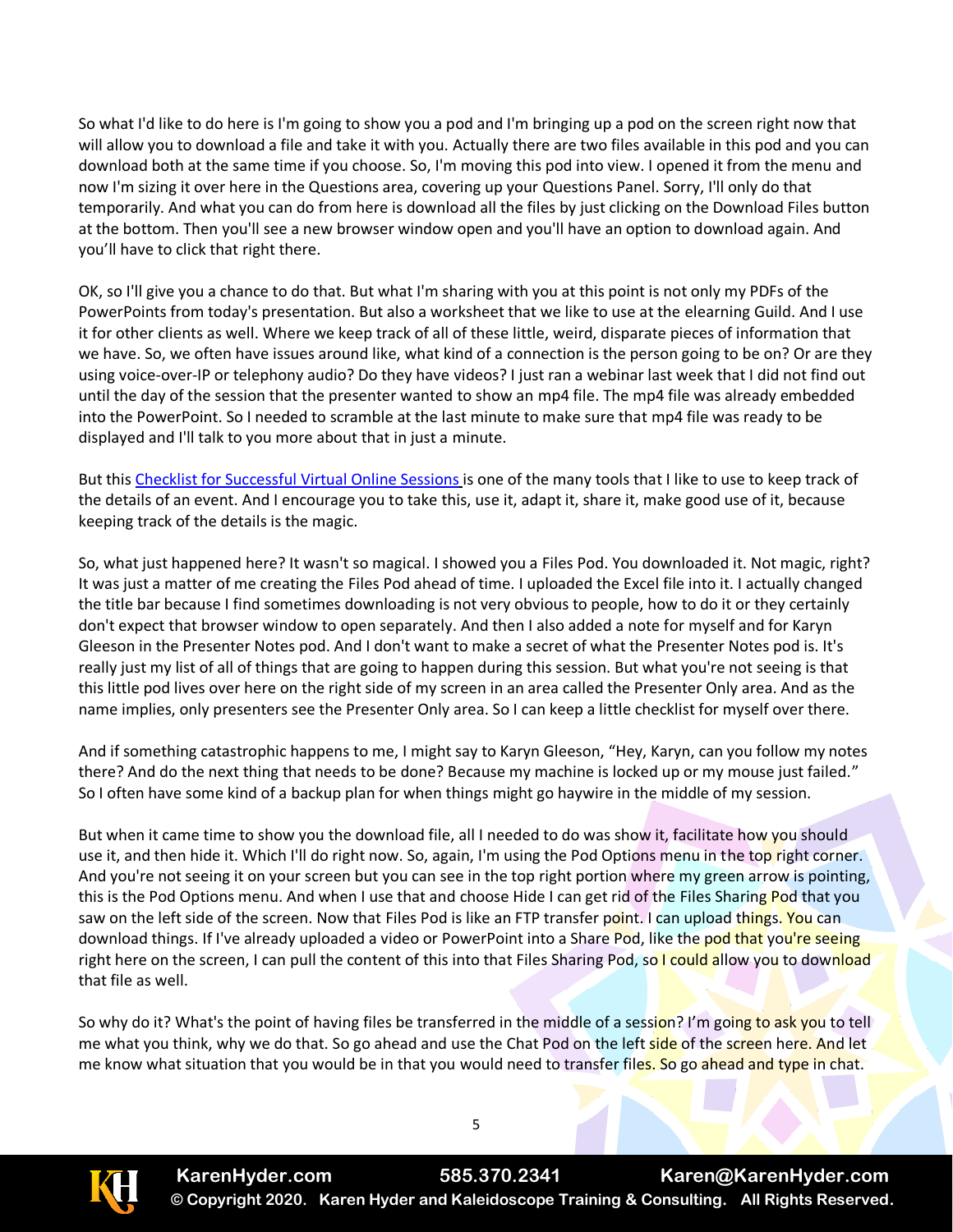Terrific, I see your answers coming in now. You've got workbooks, interactivity, handouts, notes. All kinds of things. Sample files. All right, I'm going to hide this. Sorry to pull it right out from under you but sometimes when we've got a lot of people all typing at the same time things can get a little intense. So I'm going to take away that Chat Pod from time to time and just point out to you that as I use this pod myself, in preparation for today's session, all I really did was open a file. I clicked on the Upload File button which was easy. Then I was able to choose the file. I also changed the name of the pod by double clicking in the Title filed at the top here. And then I was able to type in any name I wanted to. And then when you went to use the File Transfer pod, you saw this function display and allowed you to download this file. So it wasn't magical. It was actually pretty easy.

But as we talk about the types of events that we're doing, notice that sometimes you're only doing something simple, like a webcast. You don't necessarily have a lot of materials or a lot of things to be transferring. You might not have much in the way of interaction. But this intends to show you that different events, different types of interactions often go by different names, and often need different resources within the software interface. So, if you're doing a virtual conference, you might not expect a lot of facilitation, you see more presentation. But you hope that the participants are engaged at a high level. If you're doing something more like a meeting, there's more universal engagement from everybody. And if you're doing something more like training, you might have more engagement and more time spent and more files to download.

So, I'm curious to know, what kinds of events are you doing? I'm going to display this on the right side and give you a chance to respond to the poll over here on the right side of the screen. If you would, please go ahead and vote. And notice, I haven't clicked on Broadcast Results yet. You're not seeing the bar chart build. As soon as I click on that, you'll see those results showing up. I'll do that now so you can see that many of you are doing what might call webinar. And the expectation out there in the world is that webinars aren't very interactive. So, either you want to promote your event as more of a virtual, instructor-led training class, where there is more interaction, or maybe you just don't need to include that much interaction, it's more of a broadcast. People don't really expect that much engagement. And that's OK. All of us don't have to be doing the same kind of events. All events don't have the same amount of interaction.

But, you know, there are some things out on the Adobe website that I think you might find useful to take a closer look at, based on the software licensing and provisions of each of the tools that are available through Adobe. So I'm going to ask you, or I'm going to force open a browser window on your side, just by using this little Web Links Pod on the left side of the screen. And if that worked correctly on your end, a link to the Adobe Connect Help website just opened on your side. So I'm able to force open a website on your side that would allow you to see something more quickly than if I gave you the URL and you clicked it and so forth.

So, if you think about what just happened here, we're back to the Wizard of Oz again. I just showed you a poll, followed by sharing some weblinks with you. So, as I went through it, again, it wasn't magic. You responded. It was easy to do. But how I did it was that I created the pod ahead of time. I actually created it a few days ago. I set the setting to Multiple Response. I numbered it and I added my presenter notes to the Presenter Notes pod so if something happened along the way, I forgot what I was doing, somebody could step up and help me.

And that is a problem when I'm teaching online: I'm so on a roll that I often forget to build in or put in the interactions that I planned for. When it came time to show the poll, I showed it. I opened it, meaning I clicked on the Open function. I dragged it from the right side of the screen, my Presenter Only area, into view and facilitated in the interaction, asking you to vote and then ultimately broadcasting the results and then hiding the poll.

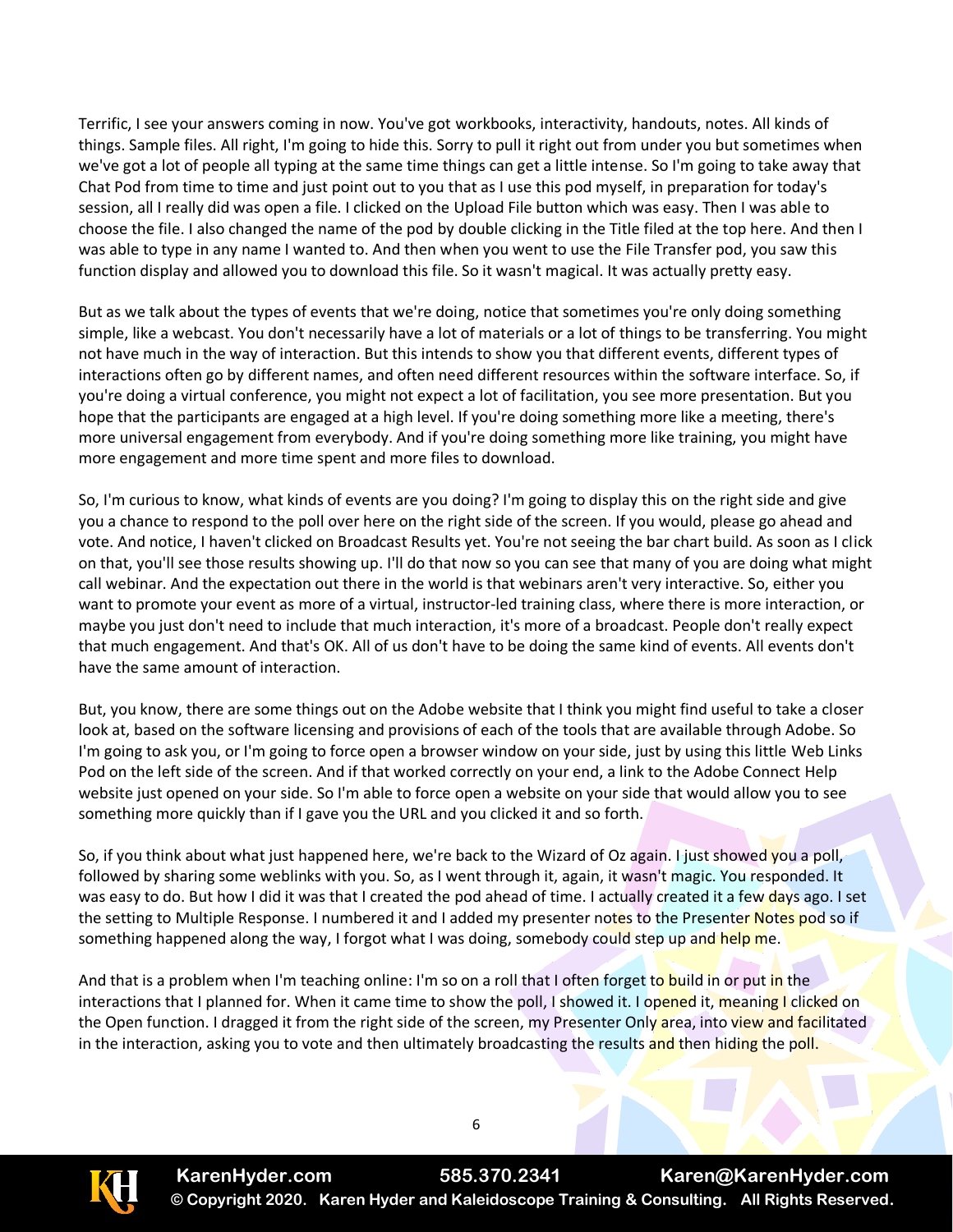Why would I do it? What's the point of showing a poll like that? So, I'm going to ask you to – or I'm going to ask Karyn to bring back up our Chat pod and show it on the left side of the screen there. And for you, I'd like to know what you would use a poll for? What's the point of using a poll? What question might you ask? Great. I see your answers coming in here, engagement, working in groups, checking in, creating some interaction, to better understand the audience. Absolutely. So it doesn't have to be like a quiz, like I'm testing you on what you've learned. Although, I might use that. I might gauge what should be prioritized – yup, thanks David. I can measure learning, I can add context, I can do all kinds of things with a poll. And I'm just going to hide this for the moment. And, again, to create that poll I created the pod from the Pods menu. And if you know Adobe Connect you know that's one of the easiest things to get at is the Pods menu. I set the setting to Multiple Answers so that I could have checkboxes, meaning you could have more than one.

And, ultimately, I showed the poll by clicking on Open. In the top right portion of the screen here I do have a button called Edit which does let me go back to that typing mode where I could fix any errors. I have an End Poll which really doesn't make the poll go away, it just tallies the results in my administrative space so I can run a report later if I want to. And this View Votes function would allow me to see who voted which way. I'm not showing you the names of the audience members but I could temporarily see the names of the audience members to see who voted in which way. So that's how a poll works. And I still have the option at the end to turn on and off the broadcast function, to show the format as percentages, numbers or both, and I even have this feature here where, if I was showing a poll I could swap out the contents of one poll for another.

And in a minute I'll show you what I mean by that. I also used that feature where I wanted you to visit those weblinks. So I showed a Weblinks pod and I clicked the Browse To function. By doing that I forced open the browser window on your side. So, in order to create the create the Weblinks pod I just, again, went to the Weblinks pod and added that and named it. I also went to the  $-1$  added the URL and opened the browser on your end. So it didn't take much to create that and to use it, all I had to do was display that pod and click Browse To.

So what that looks like from my side is – for me to use the Weblinks pod, to go to the Pod Options menu in the top right and choose Add Link. Then I filled in the name of the link and the URL for that link. And, ultimately, all I had to do was click the name of the link and click Browse To.

So, I'm just going to backtrack a couple slides here, so I can show you that other set of prompts. And you may have noticed that I also had a plan B in that I posted the URL on the slides and I also have it available to be pasted into Chat. So, in case something went wrong with the browsing, maybe the browser window didn't open for everybody because you're using some other browser software that didn't work, I could have a plan B to make that link available to you as well.

So, why do it? Why would you ever want to force open a browser window on somebody else's screen. Go ahead and type it.

Yup, I muted myself momentarily, so that you could type in chat. Your audio is not lost, as much as it is I just stopped. So, yeah, post-session survey, having them practice a sign-in, making sure they get to the correct URL, an opportunity to bookmark, yeah, there are all kinds of good reasons to use this force open a weblink. If you keep doing it though, people will have a bunch of windows open on their screens. So, be cautious.

But again, this isn't magic. It's just the software functionality. And what I've done is set it up ahead of time so these things would be at my fingertips. And one of the most wonderful things about Adobe Connect and there are many, is that this software interface, this session room is persistent. We could log out and go away and come back

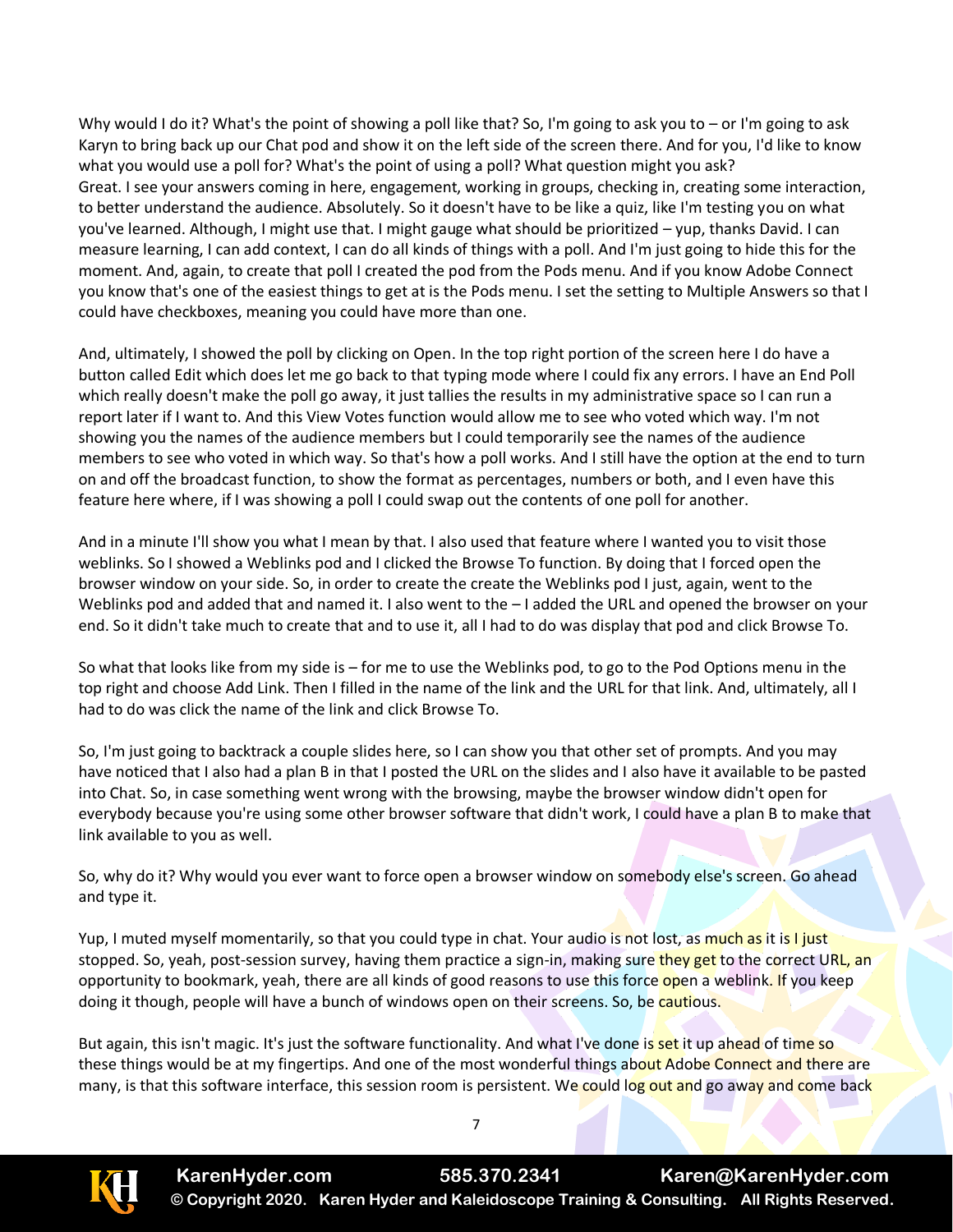a month from now and use this same room again and all of this stuff would be here. All of my files, all of our text chats unless I clear them, all of our weblinks pods, everything.

So if I'm running the same program over and over again, why would I want to set all of this stuff up more than one time? It gets better. If you're running similar sessions, that have maybe a different spin on them, like you have the same basic pods but not the same content, you can create a template and generate a new room based on that template. And that template might have the welcome chat, video pod, the timer pod, the presenter notes. All those things can be already in place.

Absolutely Tim, you're going to want to clear things out at the end because it's like leaving a mess in a classroom, it's just not a good best-practice. I'm going to take away that chat for the moment. Sorry if you were mid-typing mode.

But I want to talk to you about sharing a video. This is something I find that people are often confused about, how a video works. And that client I worked with last week had an mp4 embedded inside the PowerPoint. And if you were running PowerPoint in front of a classroom full of people, on a stage with a projector, of course you could just play the mp4 within the PowerPoint. But here, in Adobe Connect, embedded videos don't play that way. What we need to do is create a Video pod just like any other Share pod. And then make that Video pod available on the screen at the right moment.

So, hang on, I'm just looking for it right now. I'm going to open it up here. I'm grabbing this from a list of carefully named files so I don't stumble across the wrong one. Oops, this is not very magical when you're stumbling on the file names. And I'm going to bring that pod in from this hidden, Presenter Only area, my favorite spot on the screen. And as I click play, you're going to start to see the video. And I'm going to stay quiet.

Oftentimes I'll ask participant to show green checkmark when they're done playing the video because I can't know exactly where the video stops for them. The video cached and played for each of you independently of me. I clicked Play and Stop but you saw it at a different rate. And that's based on your own system resources, your own network connectivity, whether you're wired or wireless. If you noticed a little bit of a choppiness, if you noticed any place where the video stopped playing and then restarted, that's actually fairly common and has a lot more to do with the participants' connection than with the presenter's connection.

But I will say this, this video was only 16 seconds long, and it was about 13 megabytes in size. When you start dealing with larger videos that are longer, you may want to cache the video a little bit ahead of time. And that is, you bring up the pod, you click Play and then Pause immediately. That starts to feed the data to the participants independently. And then once you go to click play, they've already received the file to some degree. They may not have received all of it yet, but they will have received some of it. So I often have a video sort of stashed or tucked away behind another pod and already caching so that when it comes time to show that, it's ready to go. That is even more important with larger files, if you're dealing with very large video files. But again, keep your video files down to a dull roar. And also notice that it's going to cache and play differently for everybody on the session.

So, what just happened there? It, again, wasn't magic. I played a video in a Share pod. I did it by uploading the file, an mp4 file that came my buddy, Steve Haskin, who is a videographer. I tested it. I hid it on the main layout so it could get a head start caching. And then I played it when the appropriate moment came. And I resized the pod to show it to you in a larger view. So, my question to you is why? Why would you want to show a video? So go ahead and share with me in the chat on the left side, why you would share a video. And I'll just warn you ahead of time I'm going to mute my audio and sip my tea while you type.

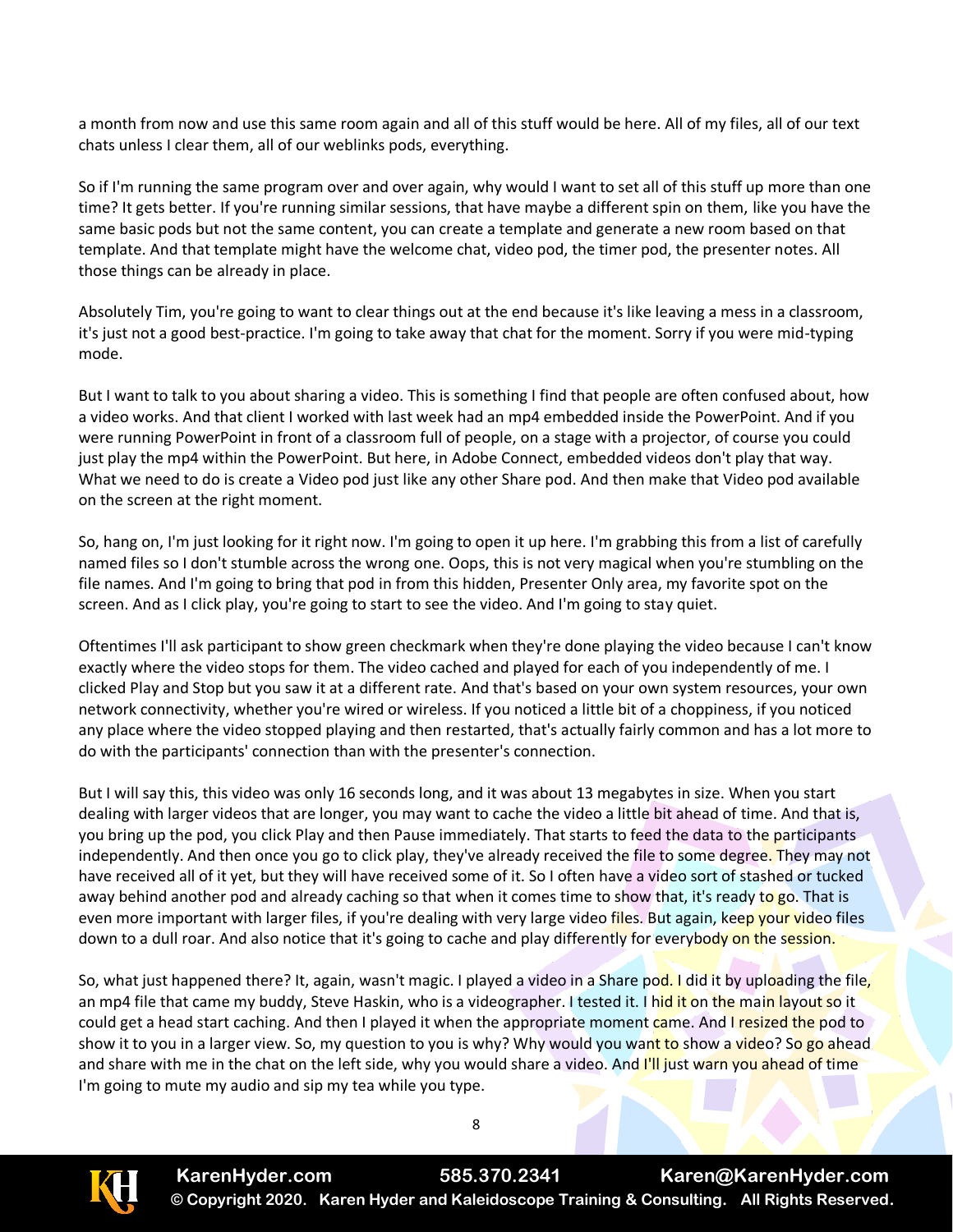Love that, yeah, the corporate big-wig have a message to share. So you're capturing a nice studio video, of somebody in their office, with good lighting. And capturing that in an mp4 or FLV, or you could even use SWF format for different file types. You upload that into a share pod by itself. Please don't Application-Share video, and please don't try to Application-Share YouTube. The fidelity gets so lost along the way and the audio can't go anywhere. If the audio is coming out your speakers and maybe coming into your microphone, what is the quality of that? So, you don't really want to embed it and you don't want to share it. You want to upload it. That's the best way to go. So, I'd like to know what kind of videos you're dealing with though? If you are dealing with very large files or not an mp4 format, what are you dealing with there? I'm curious to see.

Yeah, movie clips, software simulation, MOV – can't load an MOV here. You've got to convert it first. Ok, I have a little bit more details that I want to share with you on that. And I've started recently using a tool called Clip Converter. So when there's a video on YouTube that somebody has posted, a lot of times this happens with Guild activity. Somebody will do something and I'll want to pull a piece of that down, with permission of course. I can go to YouTube using a function called ClipConverter.CC. Notice the URL at the bottom of this slide is clickable. If it's a hypertext link in PowerPoint, it's clickable to participants here in this share-pod. So, you can click on the ClipConverter.CC. Tell it what file you want to pull, and pull that file down locally in the format that you need. And then upload that into a share-pod by itself and show that share-pod when you're ready.

So, what I've been sort of alluding to in today's session is this space that I have over on the right side of the screen that you don't see, called the Presenter Only Area. And it indeed is magic, because we can have a side conversation going on over here on the right that you don't know about. In fact, sorry Alna, I'm going to embarrass you guys for a minute here, there's a conversation going on here between Karyn Gleeson and Alna because Karyn's audio is cutting out. Who knows why, but Alna is helping her fix it. Not up to me to fix it. I'm busy. But it's for them to solve, and hopefully if I run into problems, there will be somebody there to help me as well.

But that's a great place for me to remind a presenter that they have 4 minutes left, or maybe I want to say that you're audio has dropped off, or maybe I want to warn them that there is an error happening that the participants are suffering through and maybe I should stop talking for a moment and let them catch up. But all of these things can be staged over here on the right side of the screen and then pulled into the screen or displayed to the audience, just by bridging that line from the right side of the screen to the middle or left side of the screen.

Also on this view you see it way over on the far side my layout buttons. And you saw something with my layout earlier today. You saw that I had a separate layout that showed pretty much the same things you were seeing in the other view, but you're also seeing a couple of additional Chat Pods organized in such a way that I could line them up with the question that was being asked at that time.

Chat Pods are great. I love using Chat Pods for interactions because everybody can see each other's typed messages. But there might come a time that you want to deal with anonymous responses. Maybe the thing that you're talking about is not so easy to talk about, like what did you want to be when you grew up. But may something a little more sensitive, or maybe it's something that's proprietary. So, if you wanted to gather anonymous responses to the question, you could use, essentially, single, short answer polls.

So what you're seeing now at the bottom of the screen is a couple people filled in some answers earlier, but if you would please indulge me by filling in your answer again in this type of pod and notice that participant answers come in, but we can't see who answered which way. So it ultimately becomes an **anonymous or hidden answer** poll that I can see who answered which way by clicking on the View Votes function. Again, you don't see that. But

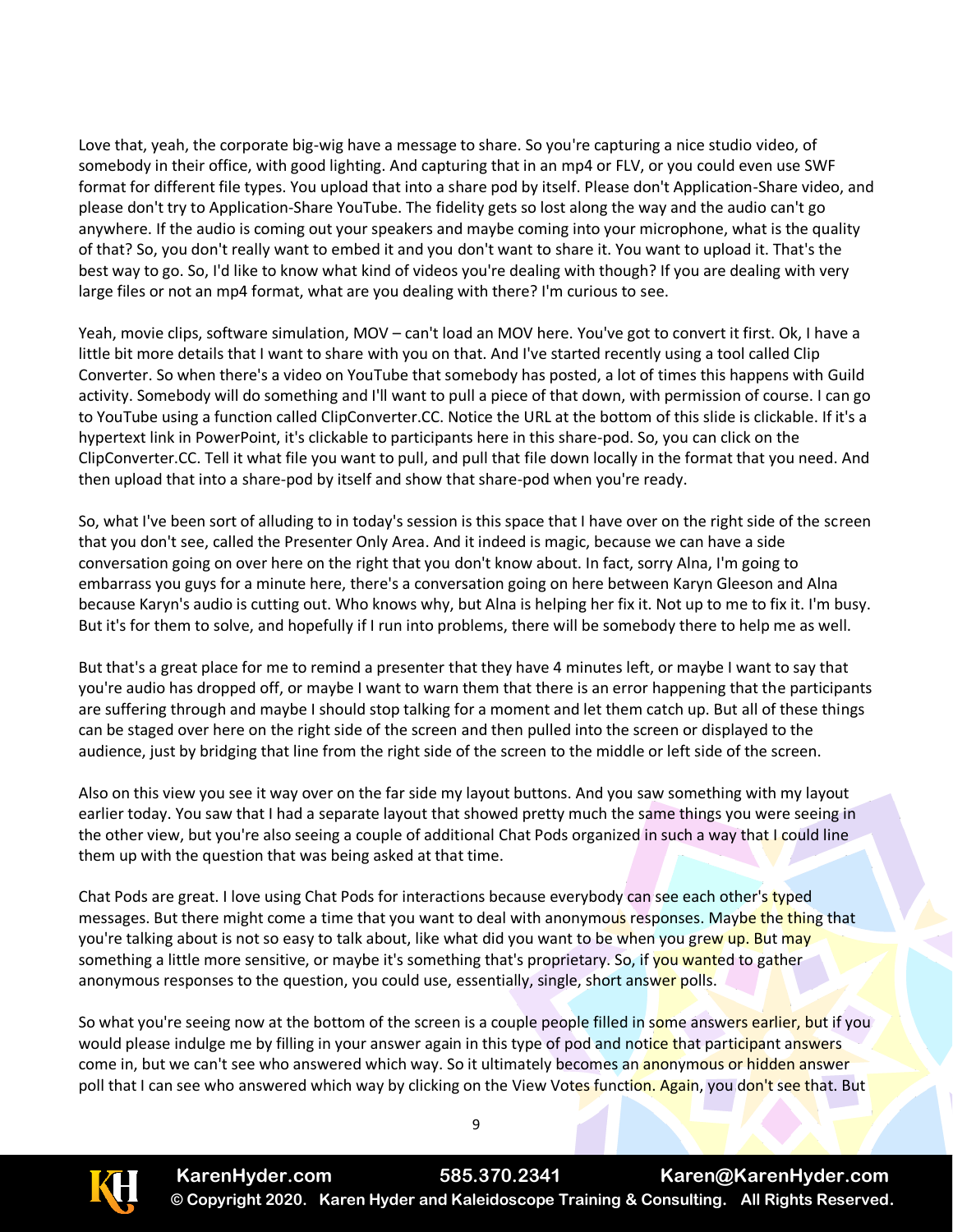it's just one other way that I can make something look magical that's not at all magical. I created these pods ahead of time. I hide these poll-pods behind the chat pods, so I could reveal them when the time came.

What I did to create that was that I used a layout. And layouts are similar to what you'd have on your tablet or smart phone, where you organize certain apps for certain things. Like I have all my travel-apps on one work space on my smart-phone. I have all of my health and wellness and yoga-y things on another layout or another desktop or workspace on my smart-phone. Here I can have multiple different pods organized in different layouts so that I can show you things that I've set up ahead of time, without having me have to show them to you, or scramble to show them all to you at once.

Here's an example of what all of my pods from this session look like in one place. So you're wondering, "Oh, OK you had to set all this up ahead of time, where did you set it up?" Well, I set it up on separate layouts, but to make a point, I also set it up on this one layout, crammed everything in.

So, I can test things, I can turn things on, I can upload things, I can proofread things, I can show you my webcam, even though I'm in a dark room. I wonder if you're seeing me OK. This allows me to get a birds-eye-view of everything, to make sure everything is present, to make sure everything is in order, to make sure everything is spelled right. This view lets me handle all of that.

And as I change back over to the main presentation-view, notice that what I did was move from this one called Main Preso to the one called Everything. And this is a preconfigured view of my pods and I chose only the pods that I wanted. Right about now you're thinking, Oh man, I have to spend so much time setting up all of these pods." But you only have to do it once, because next time you run this program you can reuse those pods just by clearing out all the data and moving on.

When I want to create a new layout, I click on that little button in the far lower right corner of that layout-bar screen or that layout bar. It looks like a plus sign. And when I click it I get a dialogue that looks like this, and it asks me do I want to create a blank layout, which is a little bit off-putting actually. It's completely black with no pods on it whatsoever. But I prefer to duplicate an existing layout, so I can quickly recreate things like the Q&A pod, and the share-pod that has my photo in it, and the pod that has the audio instructions. I don't want to recreate those and resize and reposition all of those things.

So, I'm just going to duplicate the existing layout and then I'm going to change the name of it. In this case, I created a new poll-layout that just shows all of the polls from this session. Again, I like to use this so that I can go in and not only proofread and make sure everything is right, but it's set to the right setting, maybe set to open or edit mode. Maybe I have it set to multiple-choice or multiple-answer. And at the end of my session I love to take a screen-shot of the polls so I can keep those with my records and remember what were my answers? What did people say? Of course I can get that in the reporting area as well, behind the scenes here in Adobe Connect. But I like to keep that with my other notes.

So earlier, we talked about having two Chat Pods or two anonymous Chat Pods. All I did to move from that other view what change from this layout to this layout. So all of those things were pre-created. Here's another secret though, if you ever think that, "Uh oh, I have another layout set up but I'm not sure if it's going to work right, I'm not sure everything is set right." This little, teeny-tiny, itty-bitty button down here, that looks like a wrench and a screwdriver, that allows me as the producer to sneak behind the scenes and go and look at other layouts without taking the rest of my audience with me.



**KarenHyder.com 585.370.2341 Karen@KarenHyder.com © Copyright 2020. Karen Hyder and Kaleidoscope Training & Consulting. All Rights Reserved.**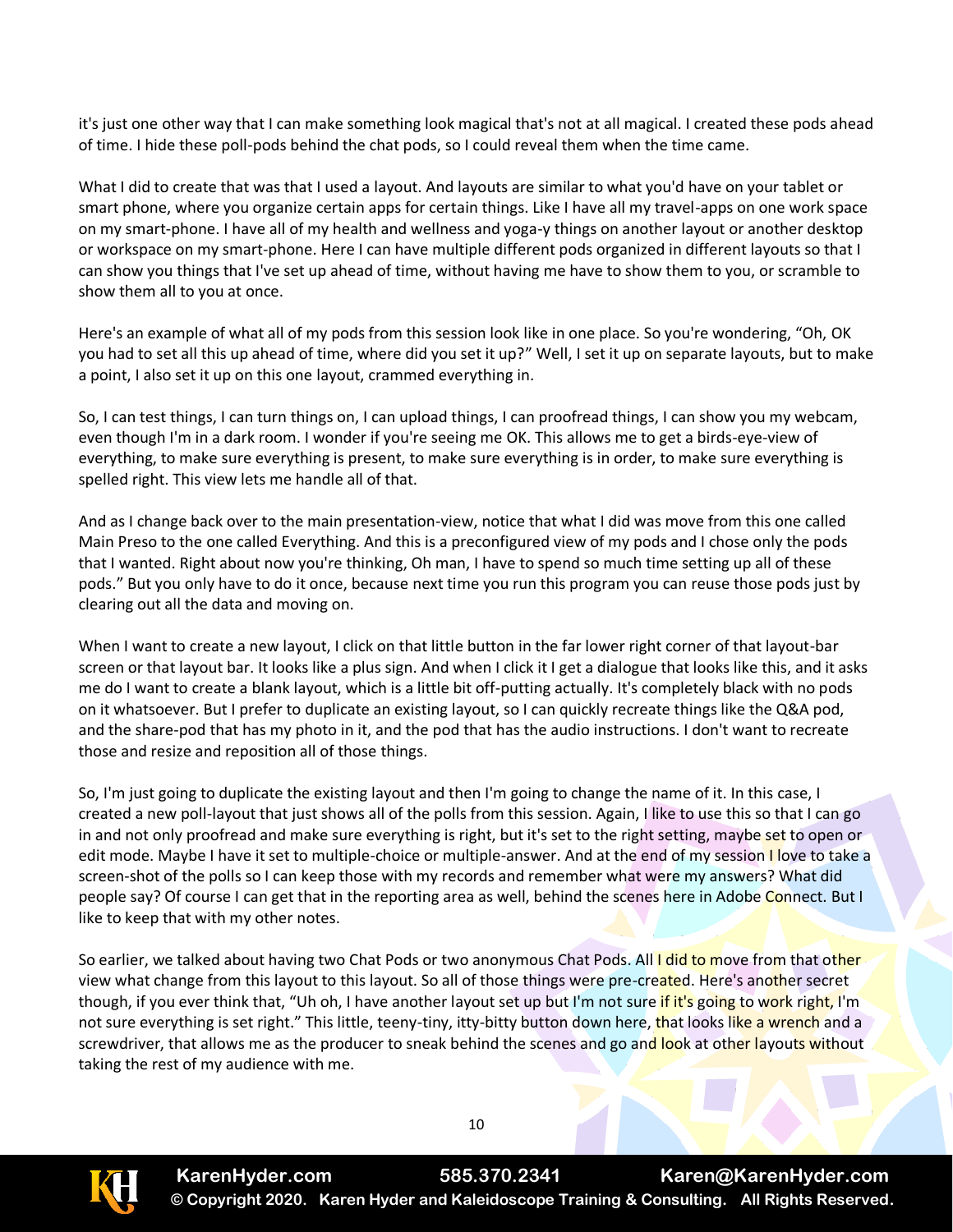So, if I'm supporting a session for Karyn Gleeson and I realize maybe the polls aren't set to Open, I could sneak over there behind the scenes and it's called Preparing Mode and it doesn't affect the presenter or anybody else. So, I've done that a few times, where I realized that, "Ooh, the video isn't loaded" or "Ooh, that file isn't rewound back to the first slide in the presentation."

This is not to be confused with something called a Template. Templates in Adobe Connect are much bigger. They're not just within the session-room itself, like the layout is. It refers to what I was talking about earlier, that we are creating session rooms based on a standard of session rooms. Now many of you know that at the eLearning Guild we've been running our online forums for many years. Since 2004. And we're up to online-event number 127 that we're preparing right now. I promise you, nobody went in there and created the 8 different layouts, with the survey pods and the chat pods and the video pods. Nobody creates those one at a time. We have one layout, that Karyn Gleeson manages, that has all of the stuff that we like, and every time we're running a new event we generate new rooms based on that layout. Then we can customize and fine-tune each one as needed and upload the files as needed.

But if you go to your menu and you have a choice called Manage Meeting Information you end up in the behindthe-scenes area that takes you to a place where you could look at your shared meetings or your shared seminars or your shared trainings. And under Shared Meetings there's a folder called Shared Templates. And under Shared Templates are all of the templates that you could potentially build a new room based on. If you don't like any of the templates, you can create a new one or customize one that's already there. But this will save you a ton of time creating new rooms. I encourage you to get together with your team and decide what pods you want to have in all of your rooms and what content you want to have in all of your rooms. And then generate right form there.

OK, getting back to the Wizard of Oz theme, you know, there's really nothing that I have that you don't have accept maybe a little experience and a plan. So, I encourage you to get a plan. Assume nothing. Test everything. Rehears with everyone. Look at the interface and the activities from the presenter's and the participants' point of view. I can actually downgrade myself to participant any time by going to my Meeting menu and choosing Change My Role. That lets me downgrade myself to a participant view and I'm able to see the interface the way they would. Because I'm already a host on this room though, I can re-upgrade myself to host to carry on. But it lets me see how things are going to look.

It's also important that I use the right language. You heard me stumbling over my words a few times here. And it's certainly difficult when I'm not used to talking about using things like weblinks-pods or video-pods. So I do need to get the right language around what I'm describing. Also, audio is crucial, so in my case I not only using voice-over-IP-audio today on a wired ethernet connection, but I also have two telephone options as backup strategies. So, in case something goes wrong with my audio, I'll wait for Karyn and Alna to tell me that and I'll dial in and then merge my audio with the session room.

Backup plans are crucial to success too. To assume that nothing will ever go wrong will make you not look very magical. But when you have a backup plan and you're able just to slip it in there without anybody noticing, that looks pretty magic.

So, when you start thinking about what it is that you need to do, you need to prepare and test everything and everyone: the presenter, the participants, the software, the content. And on that handout, that worksheet that I had you download, the tracking document, notice that there's a tab there called Four Checklists. And that's these four lists: content, prep, presenter prep, participant prep and software prep, and what I mean by those things. If you haven't downloaded that, I'll give you a chance to download it at the end. And again, it's not magic.

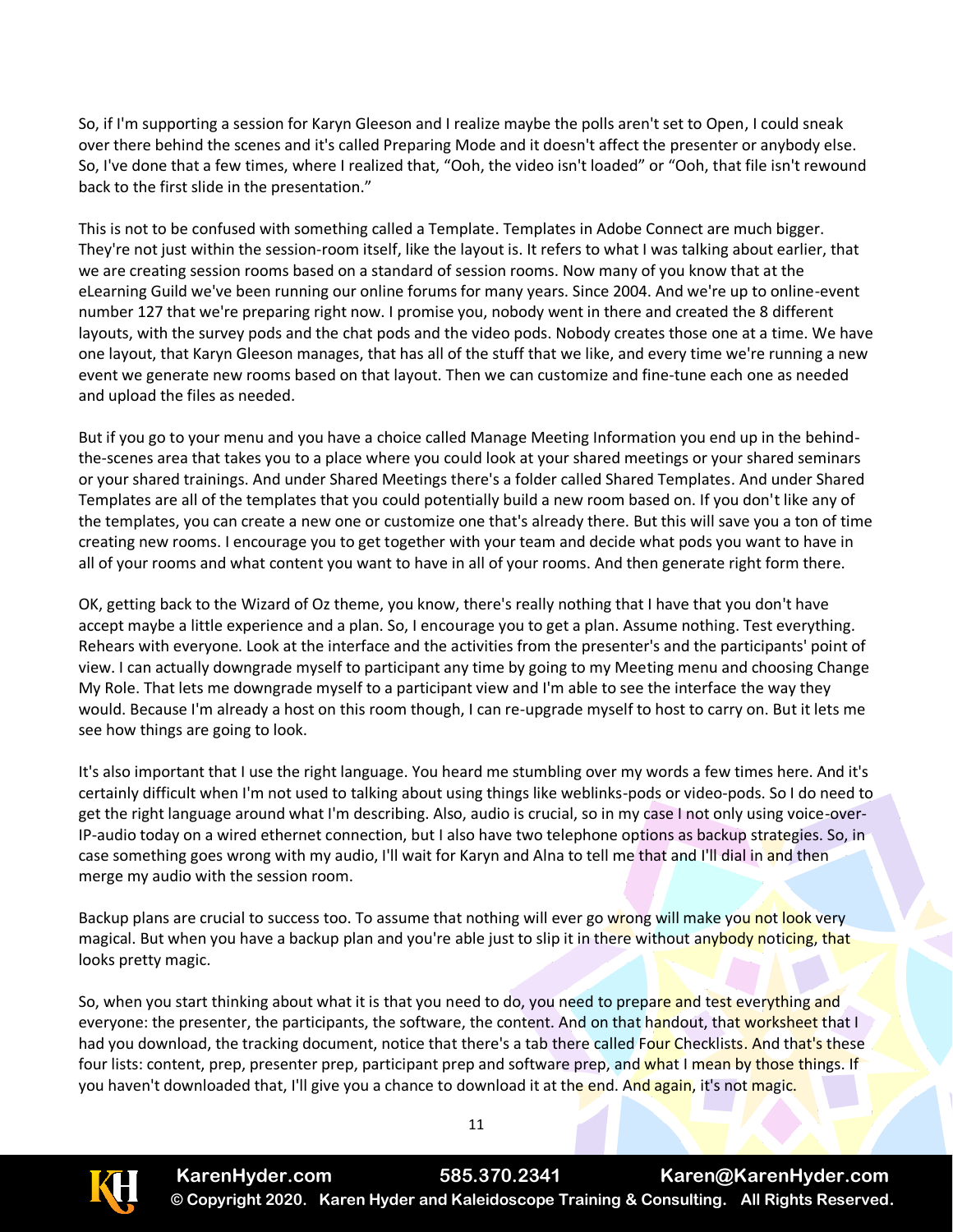But I urge you to work with a producer if you are really concerned about the risks that you're into. So if you think that you're in over your head and you're not really sure you can handle it, sometimes having a producer really helps. For instance, double check that you are able to do all of the tasks required. In fact, go ahead and tell me by responding to this poll, are you able to do all of these things in front of a live audience, in your software interface? So I'll let you vote, I'm going to –

And as I broadcast the results you can see that many of you are confirming that yes, you're able to do all of these things. The question is, can you do it when the pressure is on? Can you do it in front of a live audience? Can you do it with a clock ticking in the corner of the window? And if not, if you don't feel confident, I urge you to work with a producer, somebody who can help you behind the scenes, troubleshoot participant technical issues, or just be an extra pair of eyes and ears and hands. That can make a big difference, but it's really about risk management. Some people tell me – oops I should have waited until this slide to show you this – but some people will tell me that they just don't have the resources to do it. That's OK. But it's a risk that you need to manage in a different way.

The other thing that I will over-promote is the idea of having a Plan B. Plan A is great when it works. But I personally don't control my internet access. Time Warner Cable does and Verizon does. My computer is picky and sometimes it crashes for no apparent reason. I can't really control that. I can optimize as best I can, but I can't ensure that it won't happen. In fact, where I am working today, the leaf guy was just here. There is always a leaf guy outside the window when you're just wrapping up to do a webinar. So can you get the leaf guy or the lawn guy to come back later? And if I'm using an ethernet-connection I feel confident that I can use my voice-over-IP headset for my audio.

But, because I'm paranoid and because I know it's not magic, I also like to log in on a second computer, with a second, different internet connection. So I might be on my MyFi on my second computer. And I also like to have a backup Telephony function, so that if my voice-over-IP functioning isn't functioning, I have some alternative. Because if you can't hear the presenter's audio, it's pretty hard to proceed with the webinar. So, I'm curious to know if you also are building in these redundancies in your own sessions? And if so or if you have questions about that go ahead and type in the questions panel here. But again, it's not magic. It's just redundancies built in.

I encourage you to plan, practice, get to know the tools, know the behind the scenes things, what the trainer and presenter and host can do that the participants can't do. Of course, test and have a backup plan.

My question to you at this point is, Dorothy, what have you learned? Because she does actually say that at the end. So, I'm going to bring back that chat and ask you to type in chat and let me know what you learned in today's session. As you're responding I'll ask you to please notice on the sessions – on the slides where I wanted you to do something. Notice I added prompts to make it clear to audience members that there was something for you to do here. If I didn't add those prompts, you might think that my question is rhetorical. Or you might not be clear that you're supposed to type in the chat pods instead of the question and answer pod.

Templates rule, yup. Yeah great. I can't believe I'm using Link. Me neither. Yeah, Plan A and Plan B and Jennifer, I have gone as far as Plan D a couple times. Great yeah. And please if you find that this is difficult, me too. I find that it's difficult too. I really need to be on my toes and I've got 15 years' experience and I'm saying that. So don't take it lightly. Don't pretend that it's easy. Please don't tell anybody that it's magic. Because it really does require preparation, planning. It requires you getting in here ahead of time.



**KarenHyder.com 585.370.2341 Karen@KarenHyder.com © Copyright 2020. Karen Hyder and Kaleidoscope Training & Consulting. All Rights Reserved.**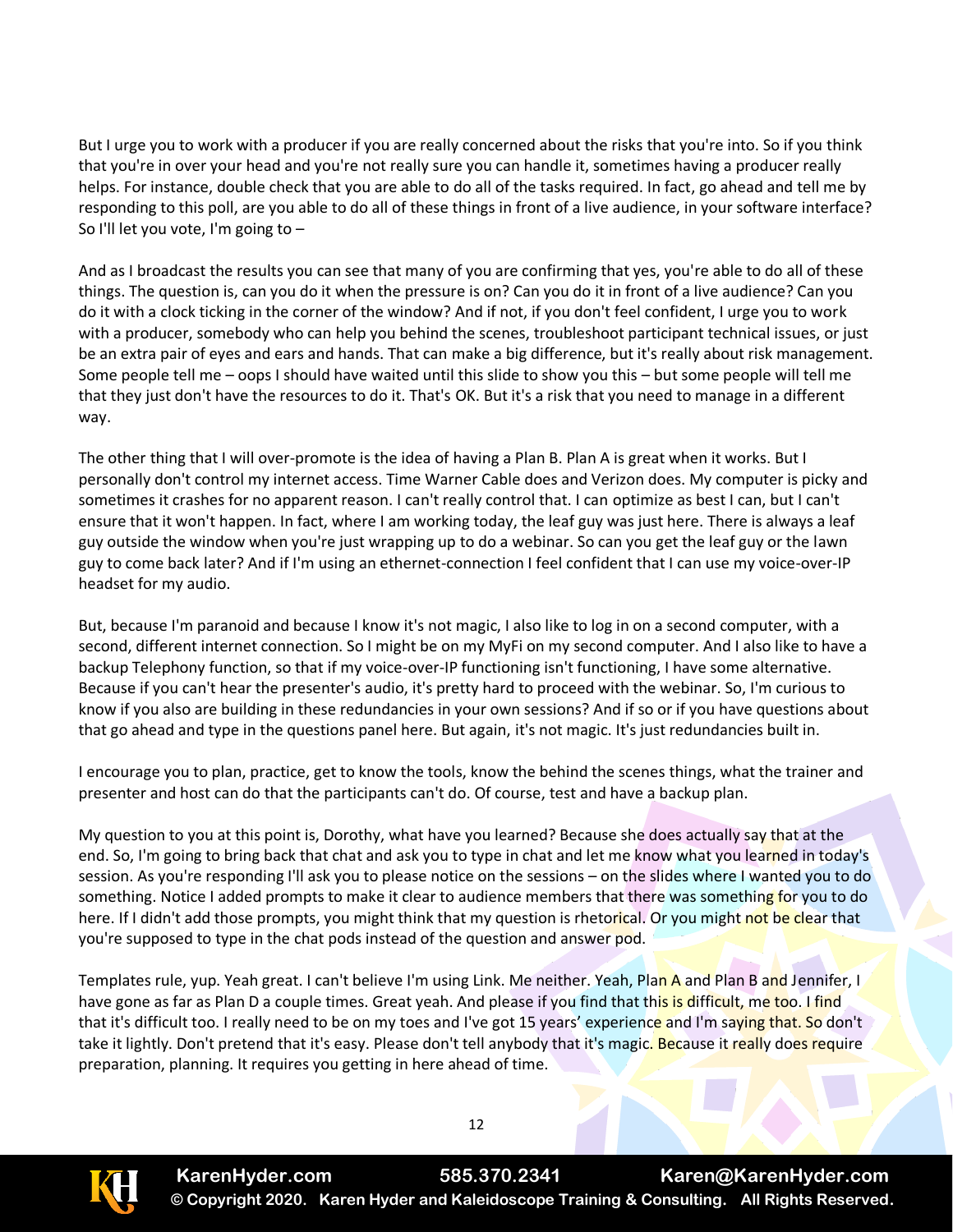And there is one more aspect of this that I just want to share and that is trainers might want to get certification because being a trainer online is not magic either. If you'd like more information about that, the link at the end of this slide is the link to the CompTIA Certification. If you'd like to contact me, I encourage you to do so. Like I said, I would talk about this all day long if Karyn and Alna were not getting the giant hook, about to drag me off of the screen.

Mine is a – hang on just a second, I have to look at my headset – My headset right now is a Logitech. I also have a Plantronics that I like pretty well. But I want you to know that I've unplugged my laptop from its power source, because for some reason my laptop, even though I'm plugged into a grounded outlet, likes to cause a hum on my audio.

I can't really recommend free platforms because I don't like the free ones. They're crappy.

And no, I don't normally wear that hat and no it's not magical. But I wish you the best of luck in your future with your webinars. If you have any questions for me, please stay and type in chat. I'm going to turn things over now to Karyn Gleeson. Go ahead and say your goodbyes.

**Karyn Gleeson:** Hi everyone. Thanks so much Karen. You have such great information in there. Everyone is very appreciative as you can tell. If you do have any questions for Karen, please type them in to chat. And please stay for our demo and I'm going to turn things over to Alna now and she will tell you more about that.

**Alna:** Thanks Karyn. I'm going to go ahead and ask you a couple of questions that are coming into the Q & A since we have a few minutes left. Do you recommend having a headset for the best audio output?

**Karen:** I can't globally say that the headset and voice-over-IP is always better. Sometimes my Telephony is better. It really often depends on the case. You know, the person's connection, and the quality of their headset itself. So I would test them all independently. Personally, though, I like to be hands-free so a headset is helpful for that.

**Alna:** Great. And another question that came in from Heather is how large are the video file can you play or do you have a recommendation to keep it under a certain size?

**Karen:** I like to keep videos under 25 meg. But again it depends. If I'm dealing with people who are all on wireless connections, I would rethink 25 meg because it may be burdensome for them to receive that whole file before it starts playing.

**Alna:** Great. And here's a good question from Tracy. If you've got attendees listening on voice or audio, one or the other, can you still record your sessions?

**Karen:** Yes, if properly integrated. If you simply have a conference call that you've dialed into and then you have an Adobe Connect session that you're running, those two things don't know anything about each other. So you need to do proper audio integration using the Audio Conference Settings menu here in Connect.

**Alna:** And then, what is your opinion about have a producer or back-end person for each event? Would you use somebody for all of your events? Or just your larger scale events? How do you do that?

**Karen:** You know, I personally do use them a lot. Even though I am a producer I often have a producer once I have more like 10 or 15 people by myself in a room. But for our large events we absolutely always have somebody